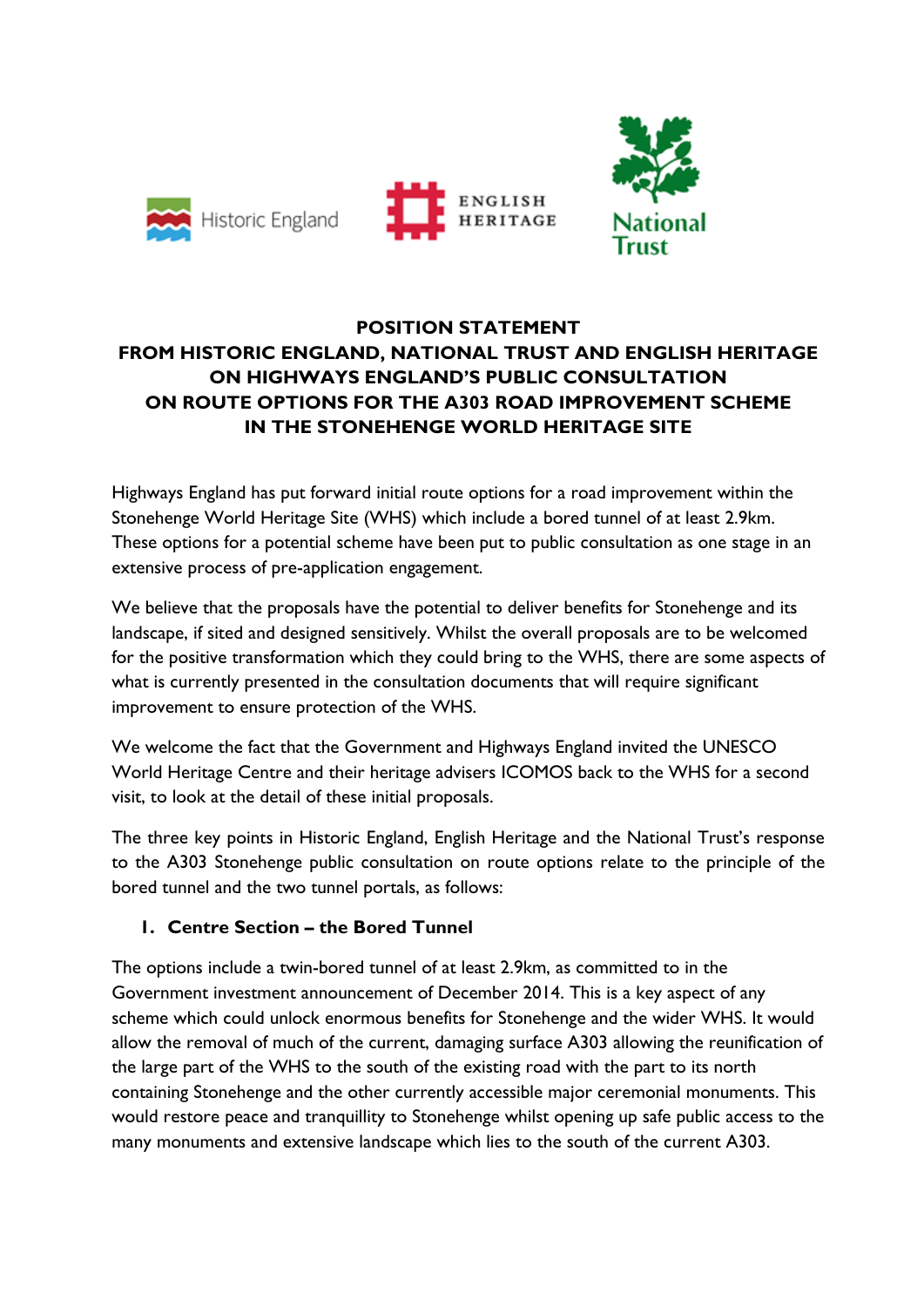

### **2. Eastern Tunnel Portal**

Highways England's proposals could deliver significant improvements for heritage in the eastern section of the route, where the proposals would allow the course of the Stonehenge Avenue – presently severed by the A303 - to be reunited. It is the first time that Government has recognised the importance of the Avenue in its proposals. It has responded to the advice given by the UNESCO World Heritage Centre and their heritage advisers ICOMOS in their April 2016 report. The proposed scheme is a significant improvement on the previously approved scheme from 2004, which would have worsened the severance of the Avenue by the A303.

### 3. **Western Section**

The western tunnel portal location as shown in the consultation documents needs significant improvement, due to its proximity to and impact on the Normanton Down barrow group – one of the key groups of ceremonial and funerary monuments for which the WHS is designated. We are presently considering how the western portal proposals might be amended to ensure benefit to this internationally important ancient landscape. We will include constructive comment on this as part of our formal response to the public consultation and will seek Highways England's commitment to improving this aspect of the scheme.

#### **Engagement with international World Heritage experts**

We are pleased that Government and Highways England invited the UNESCO World Heritage Centre and their heritage advisers ICOMOS to make a second visit to the Stonehenge landscape to consider the proposed route options. The constructive advice which they provided to Highways England following their initial visit to consider a potential road scheme in 2015 has been valuable in informing the development of the route options to their current form, including moving the location of the eastern portal to reunite the Avenue. This second visit gives them the opportunity to further shape the emerging proposals.